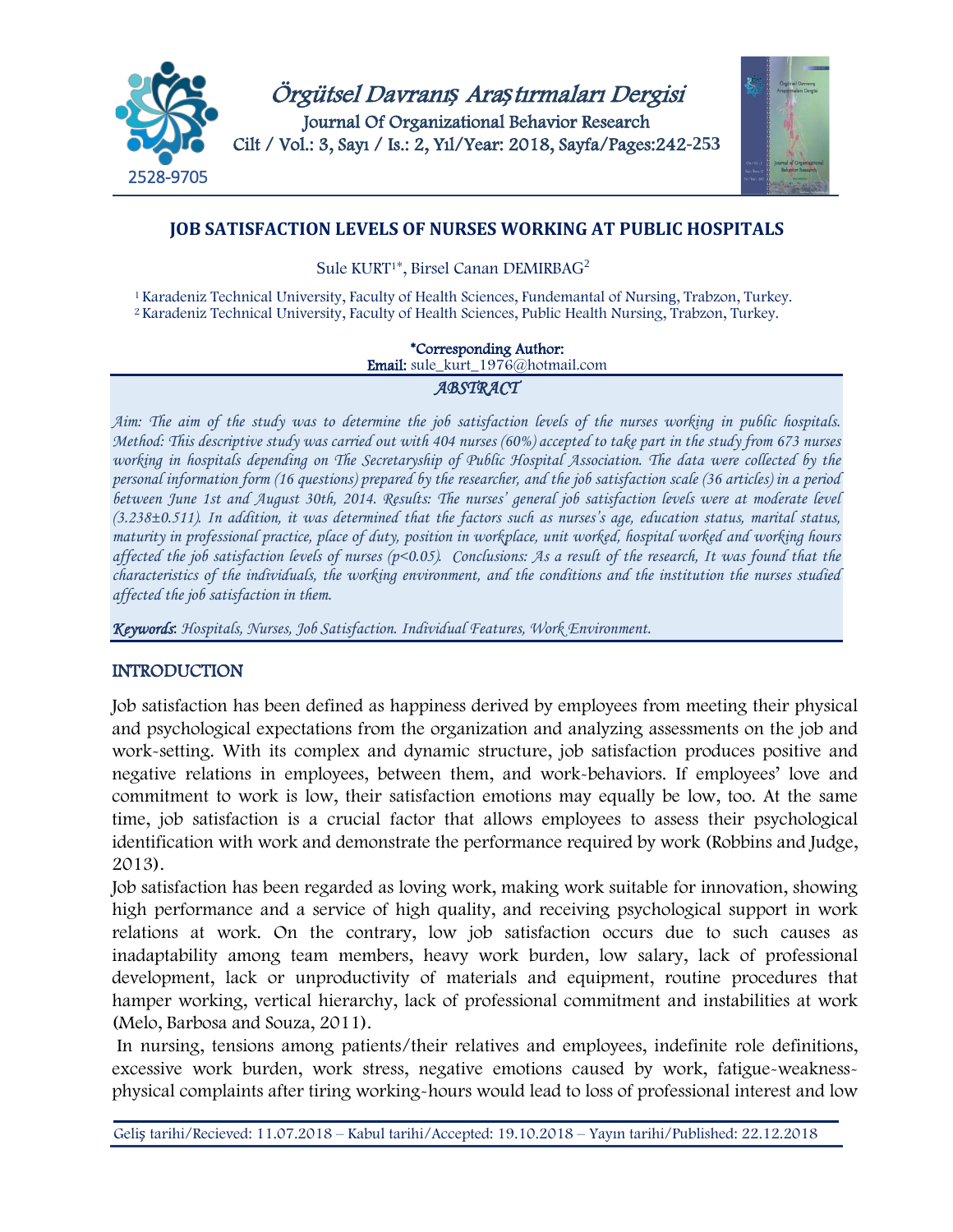job satisfaction. Low satisfaction at work causes workers not to pay due importance and value to job, to intend to quit job, to have work-absenteeism, to change career, to distance themselves from organization consciously; which has been turned into a critical professional problem in nursing (Karakuş, 2011).

In a study done by Teo, et al. (2012), it was emphasized that high level of job satisfaction influences the employees' physical and psychological health positively, and the negative effects of work stress between the management and employees upon job satisfaction were underlined. In their study, time was also mentioned as a stress source, and the nurses' inability to spare time in lunch break, and the lack of time in job-program designed to execute the job as they produced psychological tensions among nurses were studied as well.

In a similar study done in Hong Kong, work stress was found to be affecting job satisfaction negatively (Siu, 2002). It was reported in a study done in South China that high technologies installed at hospitals helped nurses use educational and professional skills, thus enhancing their job satisfaction (Tao, Zhang, Hu and Zhang, 2012). In Turkey, it was found that nurses working at high tech hospitals demonstrated higher level of job satisfaction than those working at hospitals that lacked technology, and therefore, rate of nurses' intention to quit work was low (Ozden, Karagozoglu and Yıldırım, 2013). Moreno et al. (2012) paid attention to night shifts of nurses –also, called "social jet lag"- and found that affected sleep quality reduced job satisfaction, too. These factors influencing work behaviors necessitate to study the job satisfaction level closely. With this aim in mind, answers to the following questions were sought in order to determine job satisfaction level of nurses who worked at hospitals under Secretariat of Public Hospitals Union.



What is the level of nurses' job satisfaction?

What are the variables related to work factors that affect nurses' job satisfaction level? What are the socio-demographic variables that affect nurses' job satisfaction level?

# **METHOD**

# Type of the study

The study was designed in a descriptive model.

# Population and sample of the study

The population of the study was consisted of 673 nurses who were employed as registered nurses at public organizations, worked at 7 hospitals under Secretariat of Public Hospitals Union, Rize Province, and worked at the same organization for at least three months. The study was completed with 404 nurses working at these hospitals.

# Data collection tools

The data of the study were gathered using face to face interview technique, 16-question Information Request Form, and Job Satisfaction Survey.

# • Information request form

The form included 10 questions on participating nurses' socio-demographic characteristicssex, age, educational status, marital status, having children and profession- and 6 questions on nurses' organization-related variables.

• Job satisfaction survey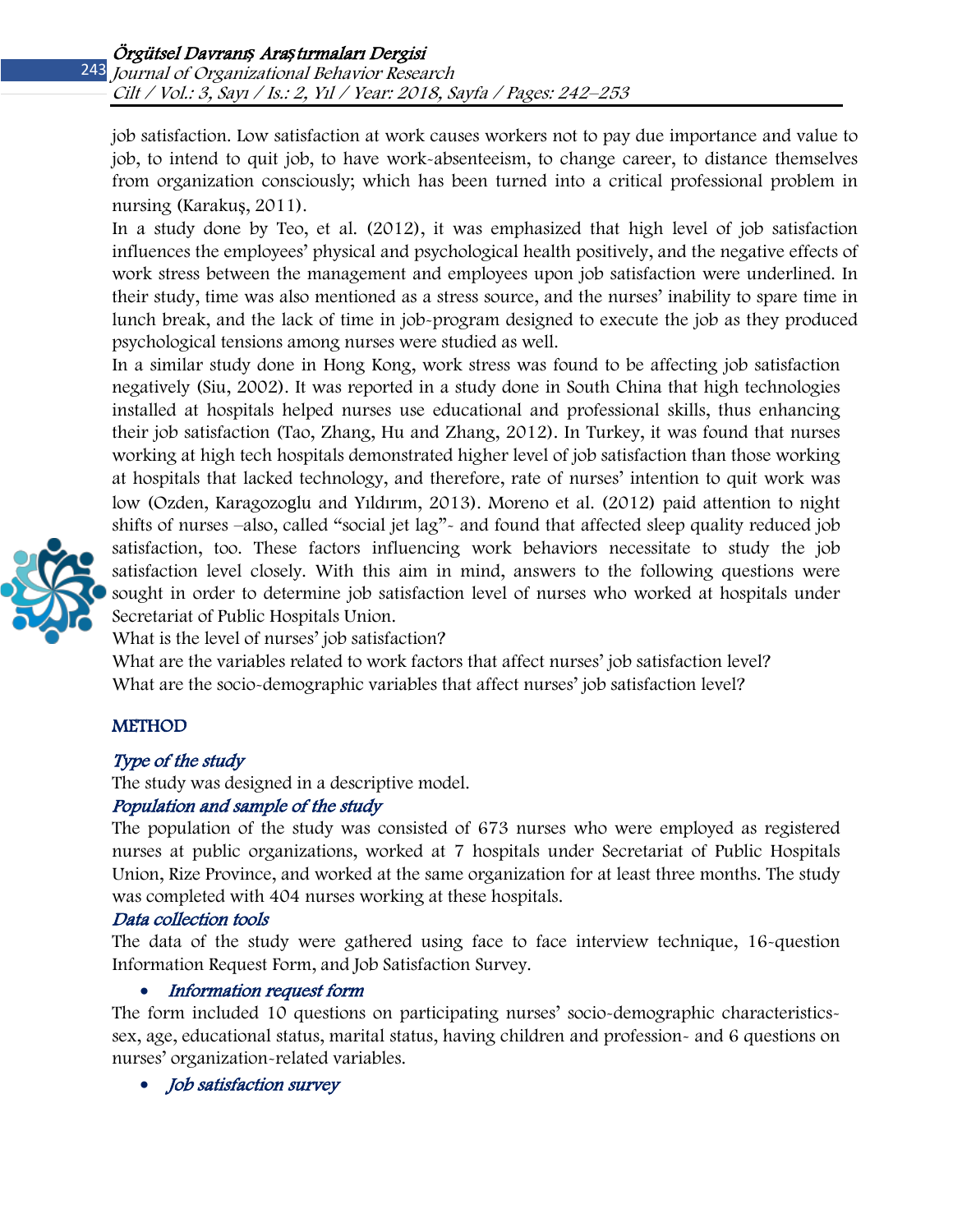244

In the study, Job satisfaction Survey (JSS) –which was designed by (Spector, 1985), and Turkish validity and reliability tests and Turkish adaptation of which were performed by Yelboga (2009:1066)- was used in order to measure job satisfaction. Job Satisfaction Survey was used to evaluate nine dimensions of job satisfaction related to overall satisfaction: pay, promotion, supervision (satisfaction from relations to first superiors), benefits, contingent rewards, operating procedures (satisfaction from rules and procedures), co-workers, nature of work and communication. Each sub-dimension included four items, and in total, there were 36 items. According to the results obtained from the survey, job satisfaction level in subdimensions and general survey was considered as the lowest if the score ranged from 1.00 to 2.00, as low if the score ranged from 2.00 to 3.00, as moderate if the score ranged from 3.00 to 4.00, as high if the score ranged from 4.00 to 5.00, as the highest if the score ranged from 5.00 to 6.00. The general reliability of Job Satisfaction Survey was found to be  $\alpha$ =806 in the study. The results were considered significant at p<0.05, and the confidence interval was set at 95%.

### Ethical suitability of the study

Before the study, the ethical suitability of the research was approved by Ethical Council of Clinical Researches of the Medical Faculty of Karadeniz Technical University with the decision dated and numbered as 09.07.2014 and 24237859/458. Necessary approvals were obtained from Secretariat of Public Hospitals Union on 30.04.2014. To administer Job Satisfaction Survey in the study, necessary approval of Dr. Atilla Yelboga was also received via e-mail. Assessment of the data

For the assessment of the data; numbers, percentages, averages, standard deviations, and Chisquare test were employed. The correlation between dependent variables of the study and job satisfaction sub-dimensions was tested using Pearson correlation analyses. The results were considered significant at p<0.05, and the confidence interval was set at 95%.

### **FINDINGS**

Table 1 presents the participants' general job satisfaction level and the sub-dimension average scores.

| Subdimensions            | n   | Aver. | <b>SD</b> | Min.  | Max.  |
|--------------------------|-----|-------|-----------|-------|-------|
| Pay                      | 404 | 2.418 | 0.993     | 1.000 | 5.000 |
| Promotion                | 404 | 2.677 | 0.842     | 1.000 | 5.250 |
| Supervision              | 404 | 3.561 | 1.164     | 1.000 | 6.000 |
| Benefits                 | 404 | 2.806 | 0.935     | 1.000 | 5.000 |
| Contingent rewards       | 404 | 2.846 | 0.852     | 1.000 | 5.750 |
| Operating procedures     | 404 | 3.069 | 0.705     | 1.000 | 5.000 |
| Co-workers               | 404 | 4.176 | 0.827     | 1.000 | 6.000 |
| Nature of work           | 404 | 4.212 | 0.933     | 1.000 | 6.000 |
| Communication            | 404 | 3.374 | 0.907     | 1.000 | 6.000 |
| General Job Satisfaction | 404 | 3.238 | 0.511     | 1.140 | 4.530 |

#### Table 1. Nurses' Job Satisfaction Level, General and Sub-dimension Average Scores

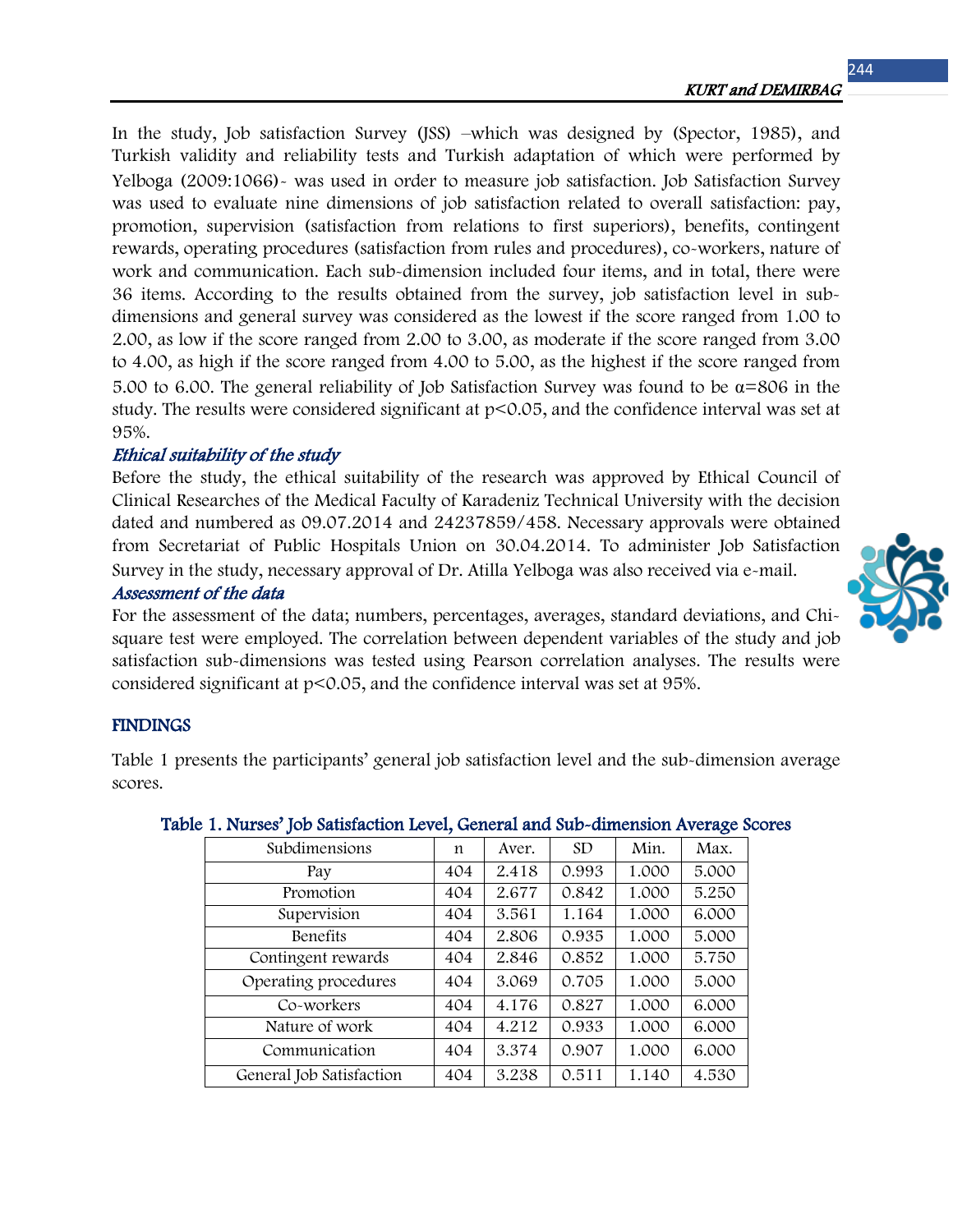#### Journal of Organizational Behavior Research Cilt / Vol.: 3, Sayı / Is.: 2, Yıl / Year: 2018, Sayfa / Pages: 242–253

In the study, it was found that 339 (83.9%) of nurses were female, 104 of them (25.7%) were aged between 25 and 29 years, 185 of them (45.8%) had undergraduate degrees, 242 of them (59.9%) were married, 235 of them (58.2%) had children. 136 of the nurses (33.7%) had a work experience between 12 months and 5 years, 325 of them (80.4%) had self-confidence, 354 of them (87.6%) had maturity level in professional practices. 354 nurses of the study group (61.9%) worked willingly, 195 of them (48.3%) were desperate about the future of the profession, 228 of them (56.4%) worked at hospitals for 12 months-6 years, 153 of them (37.9%) worked at private clinics, 189 of them (46.8%) worked as a service nurse, 261 of them (64.6%) were satisfied with the clinical department where they were employed, 160 of them (39.6%) were partly satisfied with the organization where they have been employed, and 241 of them (59.7%) worked for 40-56 hours per week, averagely.

There was a significant difference in terms of age between the average scores of promotionsub-dimension  $(F=3.392, p=0.010)$  and operating procedures-sub-dimension  $(F=3.545, p=0.010)$ p=0.007). This difference in promotion-sub-dimension was caused by the promotion scores of the nurses aged between 21 and 24 years  $(2.891\pm0.842)$ , those aged between 25 and 29 years  $(2.563\pm0.850)$  and those aged between 30 and 34 years  $(2.545\pm0.810)$ . On the other hand, the difference in operating procedures- sub-dimension was caused by the nurses aged  $\geq$ 40 years in terms of age (3.446±0.705). There was a statistically significant difference in terms of educational status of nurses in the average scores of operating procedures-sub-dimension  $(F=2.855, p=0.037<0.05)$ . The scores of operating procedures-sub-dimension  $(3.215\pm0.679)$ of the nurses whose educational status was associate degree were found to be higher than those whose educational status was undergraduate degree  $(2.982 \pm 0.754)$ .

There was a statistically significant difference among the nurses' average scores in the subdimensions of pay (t=~1.958, p=0.051), promotion (t=~1.975, p=0.049), co-workers (t=~ 2.067, p=0.039<0.05), operating procedures (t=-2.067, p=0.039) in terms of the marital status. It was identified that this difference was caused by single nurses in the sub-dimensions of pay, promotion and co-workers while by the married in the sub-dimension of operating procedures.

In terms of nurses' maturity level in professional practices, the average scores of nature of work-sub-dimension differed significantly (t=3.129, p=0.002<0.05). It was seen that nurses who grew mature in professional practices had higher scores in the nature of work-subdimension than those who grew mature partly.

According to the results of the analyses done to uncover the origin of the difference in the job satisfaction average scores in relation to nurses' clinical departments, supervision-subdimension scores of the nurses working at surgical clinics and special clinics (operating room, intensive care, emergency service, dialysis service) were higher than those working at internal diseases clinics. The scores of operating procedures-sub-dimension of nurses working at special clinics, and those nurses whose work setting was other departments (nurses who worked day shift in such departments as Diabetic Nursing, Nursing Quality Unit, Infection Control Nursing, Cancer Registration Unit, Blood Transfusion Department, Blue Code Nursing, Nutrition and Injury Care Nursing) were higher than those working at internal diseases clinics. The average scores of nurses working at special clinics were higher than those nurses working at internal diseases clinics in terms of communication-sub-dimension and general job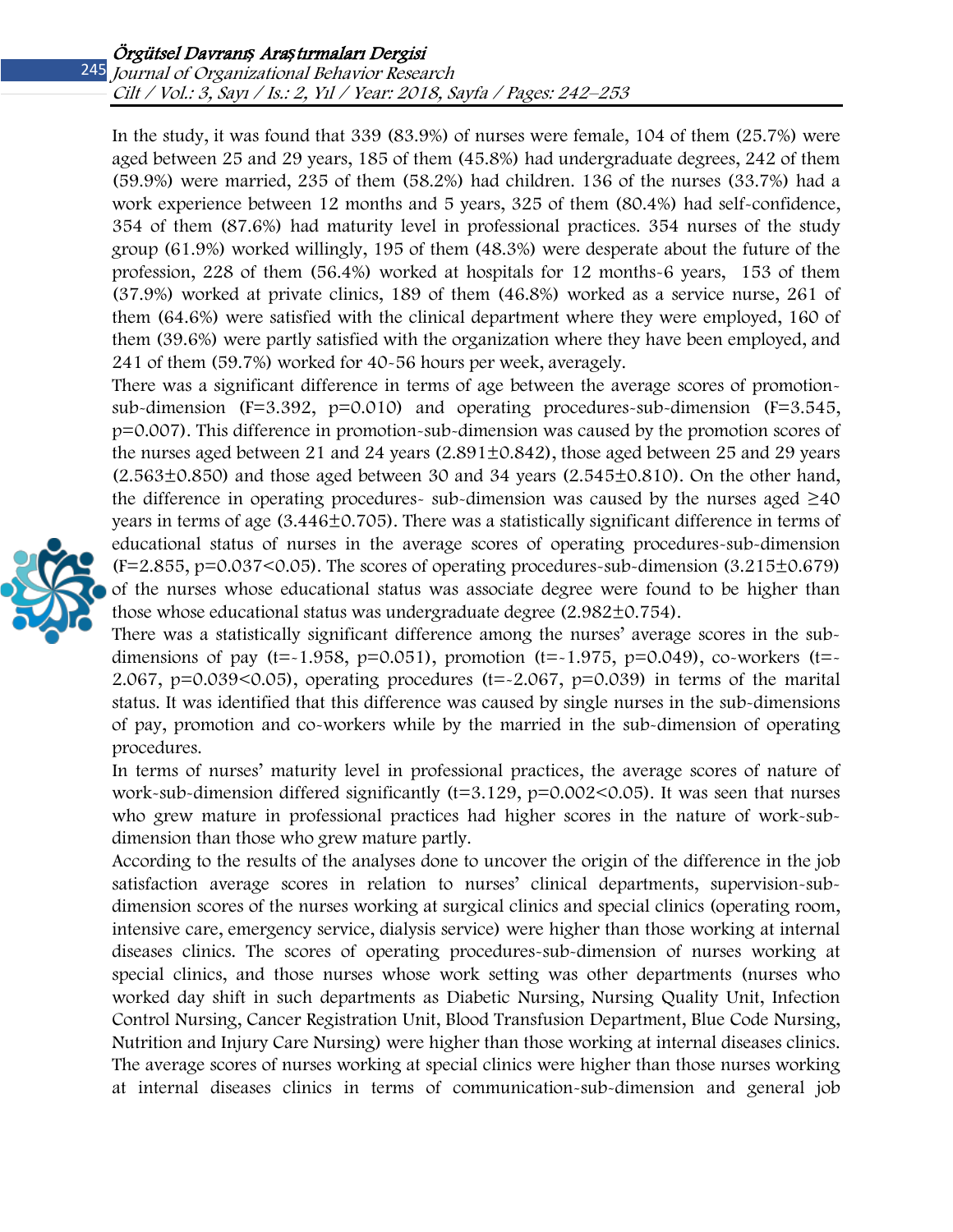satisfaction level. According to the work status of nurses, the average scores in the subdimension of supervision  $(F=3.859, p=0.010<0.05)$ , operating procedures  $(F=6.199;$ p=0.000<0.05), general job satisfaction level (F=4.005, p=0.008<0.05) differed statistically and significantly. According to the advanced analysis performed, the average scores of nurses working at special clinics were higher in sub-dimensions of supervision, operating procedures and general job satisfaction level than those nurses employed as service nurses (p<0.005).

According to the status of satisfaction with the clinical department where nurses worked, the average scores of nurses who were satisfied with the department were higher in the subdimensions of supervision ( $F=12.111$ ,  $p=0.000$ ), contingent rewards ( $F=3.857$ ,  $p=0.022$ ), coworkers (F=9.162, p=0.000), nature of work (F=14.621, p=0.000), communication  $(F=5.000, p=0.007)$  and general job satisfaction level  $(F=14.180, p=0.000)$  than those nurses who were not satisfied with and who were partly satisfied with the clinical department. Besides, the average scores of nurses who were partly satisfied with the department where they worked were higher in supervision-sub-dimension (F=12.111, p=0.000) and general job satisfaction level  $(F=14.180, p=0.000)$  than those nurses who were not satisfied with the clinical department where they worked.

The average scores of nurses who were satisfied with the organization where they worked were higher in pay-sub-dimension  $(F=6.148, p=0.002)$  and promotion-sub-dimension (F=7.049, p=0.001) than those nurses who were not satisfied with the organization. The average scores of the nurses who were satisfied with the organization where they worked were higher in the sub-dimensions of supervision  $(F=41.513, p=0.000)$ , benefits  $(F=17.302, p=0.000)$ p=0.000), contingent reward (F=14.029, p=0.000) co-workers (F=9.330, p=0.000), nature of work  $(F=15.131, p=0.000)$ , communication  $(F=33.814, p=0.000)$  and general job satisfaction level ( $F=58.371$ ,  $p=0.000$ ) than those nurses who were not satisfied with and who were partly satisfied with the clinical department where they worked. The average scores of nurses who were partly satisfied with the organization where they worked were higher in the sub-dimensions of supervision  $(F=41.513, p=0.000)$ , benefits  $(F=17.302, p=0.000)$ , operating procedures ( $F=11.158$ ,  $p=0.000$ ), communication ( $F=33.814$ ,  $p=0.000$ ) and general job satisfaction level ( $F=58.371$ ,  $p=0.000$ ) than those nurses who were not satisfied with the organization.

According to the nurses' average weekly working-hour, there was a statistically significant difference in terms of average scores in the sub-dimensions of communication (F=8.543, p=0.000) and operating procedures (F=6.162, p=0.002) and general job satisfaction level (F=5.078, p=0.007). The average scores of nurses whose average weekly working-hour was 40 hours were higher in operating procedures-sub-dimension and communication-subdimension and general job satisfaction level than those nurses whose average weekly workinghour was 57-64 hours. The average scores of nurses whose average weekly working-hour was 40-56 hours were higher in communication-sub-dimension than those nurses whose average weekly working-hour was 57-64 hours.

#### DISCUSSION

Changes/advancements in health services in Turkey began with the declaration of Republic, and continued to increase in 2011. It has been necessary to investigate negative and positive

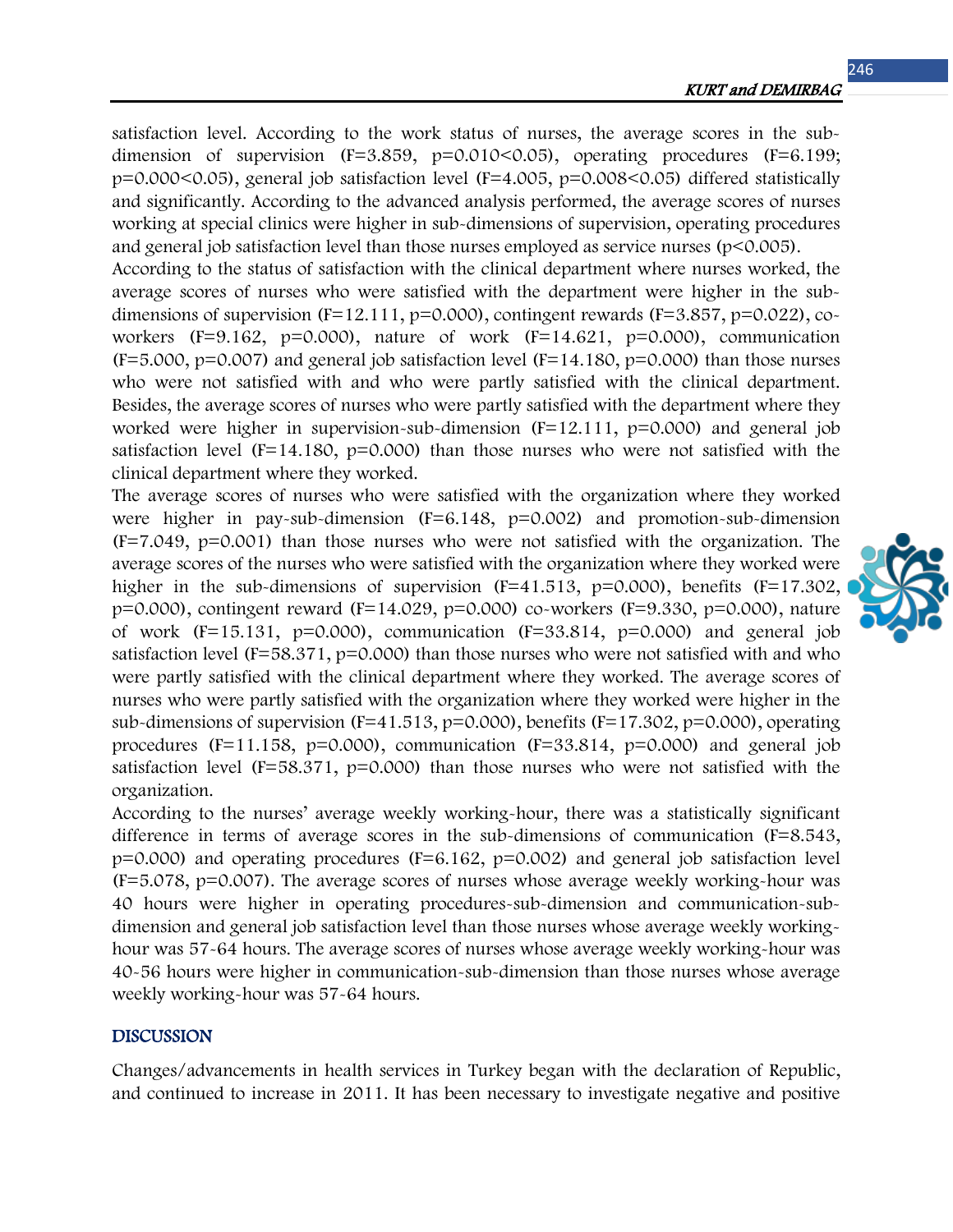effects of fast changes in the structure of hospitals after 2011 that have made all the employees demonstrate different adaptation and adjustment efforts for different issues. In a study done, it was found that the structural changes aggravated work burden of nurses, but nursing interventions made nurses happy (Jensen and Sorensen, 2017). According to what Douglas (2011) cited, which was emphasized in a report regarding the changes/advancements in health services in Scotland that the interventions to the process and outcomes did not affect and change job satisfaction among nurses, but changed patients' care perception. In this study, job satisfaction level of nurses who worked under Secretariat of Public Hospitals Union after this period was investigated. In the study, nurses' general job satisfaction level was found to be at a moderate level. Studies concurred with this result have been the studies done by Al-Hamdan, Manojlovich and Tanima (2017), Fallahnejad and Mollahoseiny (2016), and Naveed, Hussain, Sarfraz, Afghan and Waqar (2016). However, there have been similar and relevant studies that found job satisfaction level high (Giles, Parker, Mitchell and Conway, 2017) or low (Alharbi, Wılson, Woods and Usher, 2016). As in the study of Fallahnejad and Mollahoseiny (2016), the current study found satisfaction with the sub-dimensions of nature of work and co-workers at the highest level, while satisfaction with the sub-dimensions of pay and promotion at the lowest level. Yet, in the study of Wagar and Hamid (2016), it was identified that nurses were more satisfied with benefits provided by public hospitals than those offered by private hospitals.



In the current study, it was found that nurses in 21-24 age group had higher satisfaction in promotion-sub-dimension. This result demonstrated that significant and positive effects were achieved with the emphasis given to education and training thanks to nursing regulations in 2007, thus resulting in many opportunities for promotion and career. Yet, nurses aged  $\geq$ 40 years had satisfaction from operating procedures; which might suggest that advanced age and experience produced positive effects upon conflict management, stress control and high salary that comes with long career and work experience. Besides, this was also in line with Herzberg's theory of change between age and job satisfaction (Tomey, 2014). In a study that supported this result, it was found that job satisfaction among nurses aged between 41 and 50 years was higher than those aged between 51 and 60 years (Helbing, Teems and Moultrie 2017). Similarly, it was noted in another study that satisfaction with operating procedures of the experienced nurses aged between 26 and 35 years was lower but in general, most of the nurses were satisfied with the operating procedures (Naveed et al., 2016). As in the study of Wagar and Hamid (2016), job satisfaction of the nurses who belonged to 34-46 age group was found to increase.

In the current study, it was seen that the nurses whose educational status was associate degree had higher job satisfaction than those whose educational status was undergraduate degree in terms of operating procedures-sub-dimension. In literature, there have been studies that reported a rise in job satisfaction as educational level decreased (Ferreira, Fernandez and Anes, 2017; Helbing et al., 2017). In the study, the reason why general job satisfaction average scores were similar to each other in terms of educational level might be that –with the opportunity offered- nurses have begun to complete their nursing education thanks to the policy of degree completion program in nursing since 2007.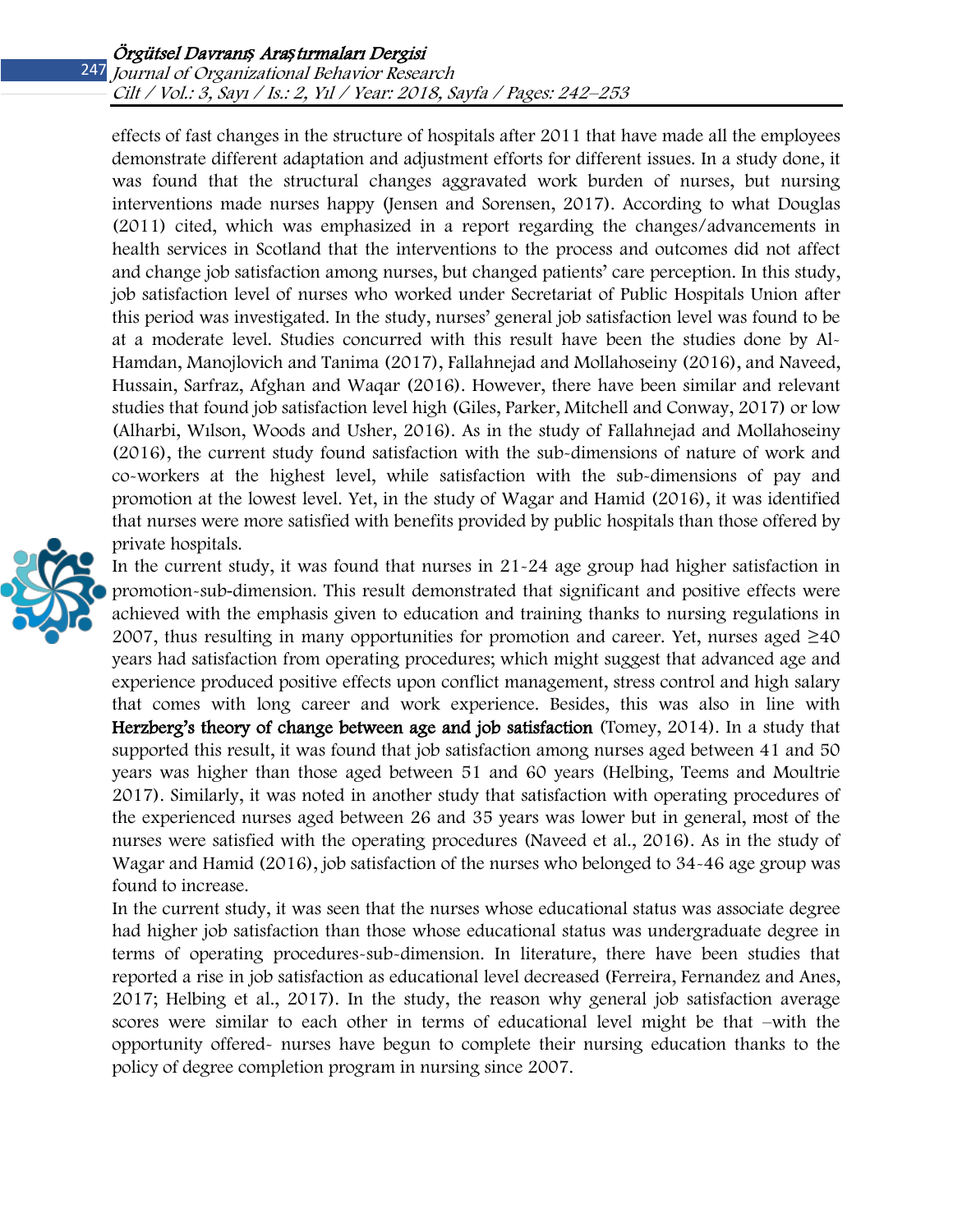248

According to the current study, the single nurses' pay and promotion affected the married nurses' job satisfaction in operating procedures-sub-dimension. However, in another study it was found that married nurses' job satisfaction in operating procedures-sub-dimension was found to be lower (Fallahnejad and Mollahoseiny, 2016).

It was understood that as nurses got mature in professional practices, their satisfaction with the nature of works-sub-dimension went up. In literature, there have been studies that indicated a correlation between feeling of success caused by the improved professional skills and job satisfaction (Ke, Kuo and Hung, 2017; Aytekin and Kurt, 2014; Helbing et al., 2017; Ibrahim et al., 2016; Adams and Bond 2000). Studies reported that the use of skills (Wagar and Hamid 2017), would make contributions to succeeding in work (Kourakos et al., 2012), ability to influence others (Lee and Cummings 2008) enhancing job satisfaction. In a study, it was identified that the technical improvement and the feeling of professionally skilled and demonstrating necessary technical knowledge would increase job satisfaction (Kubo et al., 2016). Likewise; loving work (Melo et al., 2011; Kourakos et al., 2012; Çarıkçı and Oksay, 2004), the self-belief that one is skilled enough for work, and the self-belief that one performs enough for work elevate job satisfaction, too (Aytekin and Kurt 2014).

In the study, it was found that nurses working at internal diseases clinics experienced low job satisfaction in sub-dimensions of supervision, operating procedures, communication and general job satisfaction. Studies confirmed that the job satisfaction of nurses working at inpatient clinics was affected by the dynamics of this clinic (Ibrahim et al., 2016; Atefi, Abdullah, Wong and Mazlom, 2014; Al-Hamdan et al., 2017; Toh, Ang and Devi, 2012). Yet, the study of Helbing et al. (2017) done with nurses working at emergency services explored that they were satisfied with the profession. In the study of Boamah, Read and Laschinger, (2017), it was observed that the instabilities in work life would lead to burnout one year later, poorer job satisfaction and lower patient care quality. In this study, too, it was noted that the nurses who worked at special clinics felt more job satisfaction in communication-subdimension.

In this study, it was found that sub-dimensions of supervision, operating procedures and general job satisfaction level of the nurses who worked at special clinics were higher in terms of work status; which might have resulted from the fact that the certified nurses worked at these special clinical departments more independently and received higher benefits. The studies emphasized the effect of high pay, autonomy and experience upon job satisfaction (Wagar and Hamid, 2017; Lee and Cummmings, 2008; Zangaro and Soeken, 2007).

In the study, it was explored that being satisfied with the clinical department produced a high level of general job satisfaction in the sub-dimensions of supervision, contingent rewards, coworkers, nature of works, and communication. In a study, it was observed that the employee's adjustment to work, and the recognition of work affected both work performance and job satisfaction (Lou et al., 2011).

In this current study, it was observed that being satisfied with or being partly satisfied with the organization where nurses were employed enhanced general job satisfaction level and job satisfaction in all the sub-dimensions. The studies approved the interaction between the characteristics of organization and job satisfaction level (Sriratanaprapat and Songwathana, 2011; Doef, Mbazzi and Andrhoeandn 2011). In the study of Aiken et al. (2011), too, the

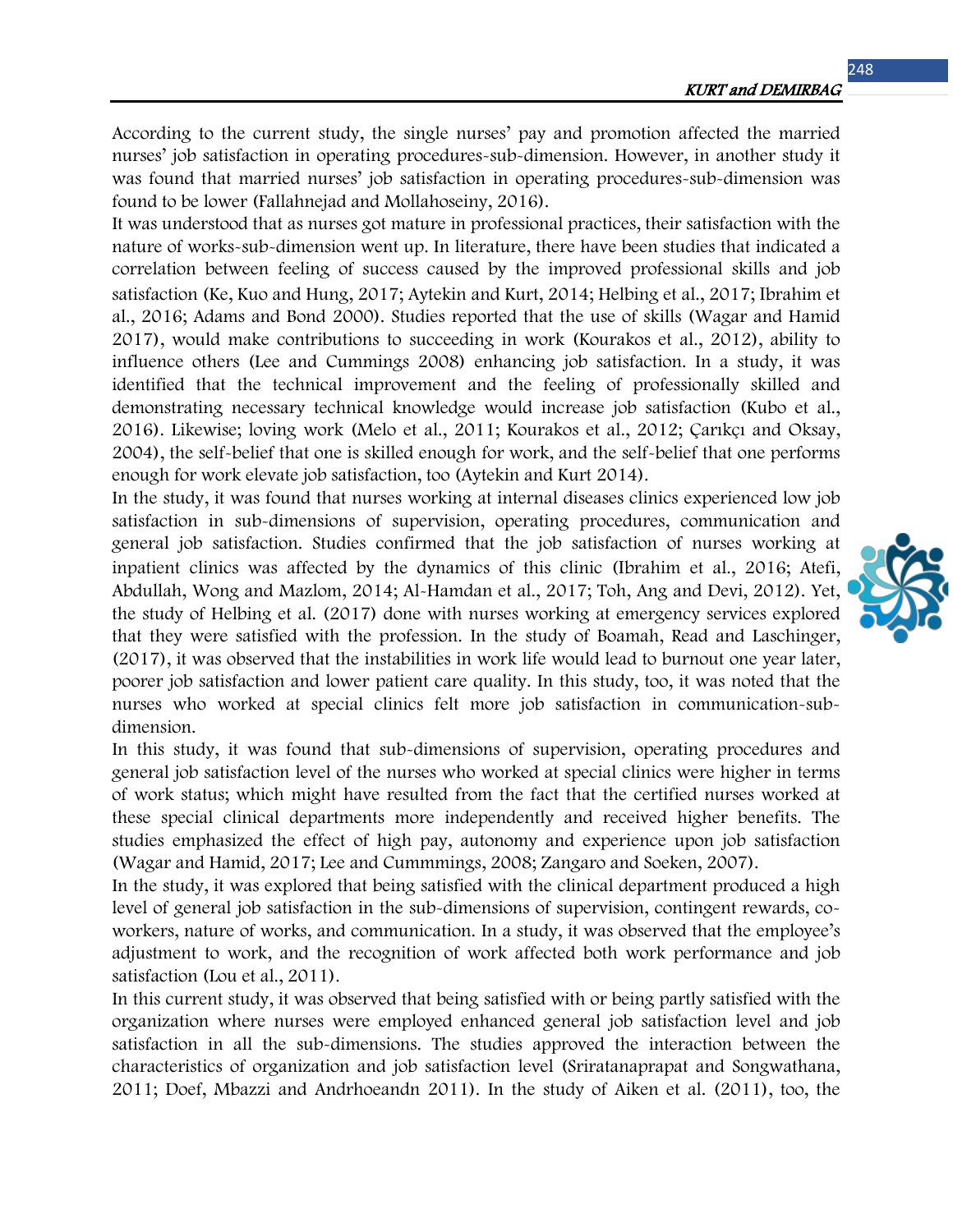interaction between organizational satisfaction and job satisfaction level was emphasized. Besides, the study reported that the organization was an effective factor upon both motivating and satisfying employees to perform. The studies have focused on the fact that the organizational factors were more effective upon satisfaction than the individual and personal factors (Cai, Cai, Deng, Cai and Yu, 2016; Chamberlain, Hoben, Squires and Estabrooks, 2016).

In this study, it was seen that working-hours influenced job satisfaction level. The satisfaction of nurses who worked for 40 hours per week was higher in terms of operating procedures and general job satisfaction and communication. A study supported this finding, concluding that working-hours affected job satisfaction (Simunic and Gregov, 2012; McVicar, 2016). The studies showed that the rotation and flexible working-hours designed for  $\geq$  12 hour shifts (Ball et al., 2017; Wagar and Hamid, 2016) would enhance job satisfaction (Wagar and Hamid, 2016) while the continuous night shifts would reduce nurses' job satisfaction (Ibrahim et al., 2016).

### RESULT AND RECOMMENDATIONS



According to the study results and findings, the nurses' general job satisfaction level was at moderate level, and the nurses working at internal diseases clinics experienced lower job satisfaction as compared to the nurses of other clinics. It can be recommended that organization managers should revise personnel planning and employment policies for internal diseases clinics, and should improve working-hours in order to elevate low job satisfaction level of internal diseases clinics.

#### References

- Adams, A. & Bond, S. (2000). Hospital nurses' job satisfaction, individual and organizational characteristics. Journal of Advanced Nursing, 32(3), 536–543.
- Aiken, L.H., Clarke, S.P., Sloane, D.M., Sochalsk,i J.A., Busse, R., Clarke, H., Giovannetti, P., Hunt, J., Rafferty, A.M. & Shamian, J. (2001). Nurses' reports on hospital care in five countries. Health Affairs, 20(3), 43-53.
- Al-Hamdan, Z., Manojlovich, M. & Tanima, B. (2017). Jordanian nursing work environments, intent to stay, and job satisfaction. Journal of Nursing Scholarship, 49(1), 103–110.
- Alharbi, J., Wılson, R., Woods, C. & Usher, K. (2016). The factors influencing burnout and Fjob satisfaction among critical care nurses: a study of saudi critical care nurses. Journal of Nursing Management, 24, 708–717.
- Atefi, N., Abdullah, K. L., Wong, L. P. & Mazlom, R. (2014). Factors influencing registered nurses perception of their overall job satisfaction: a qualitative study. International Nursing Review, 61(3), 352–360.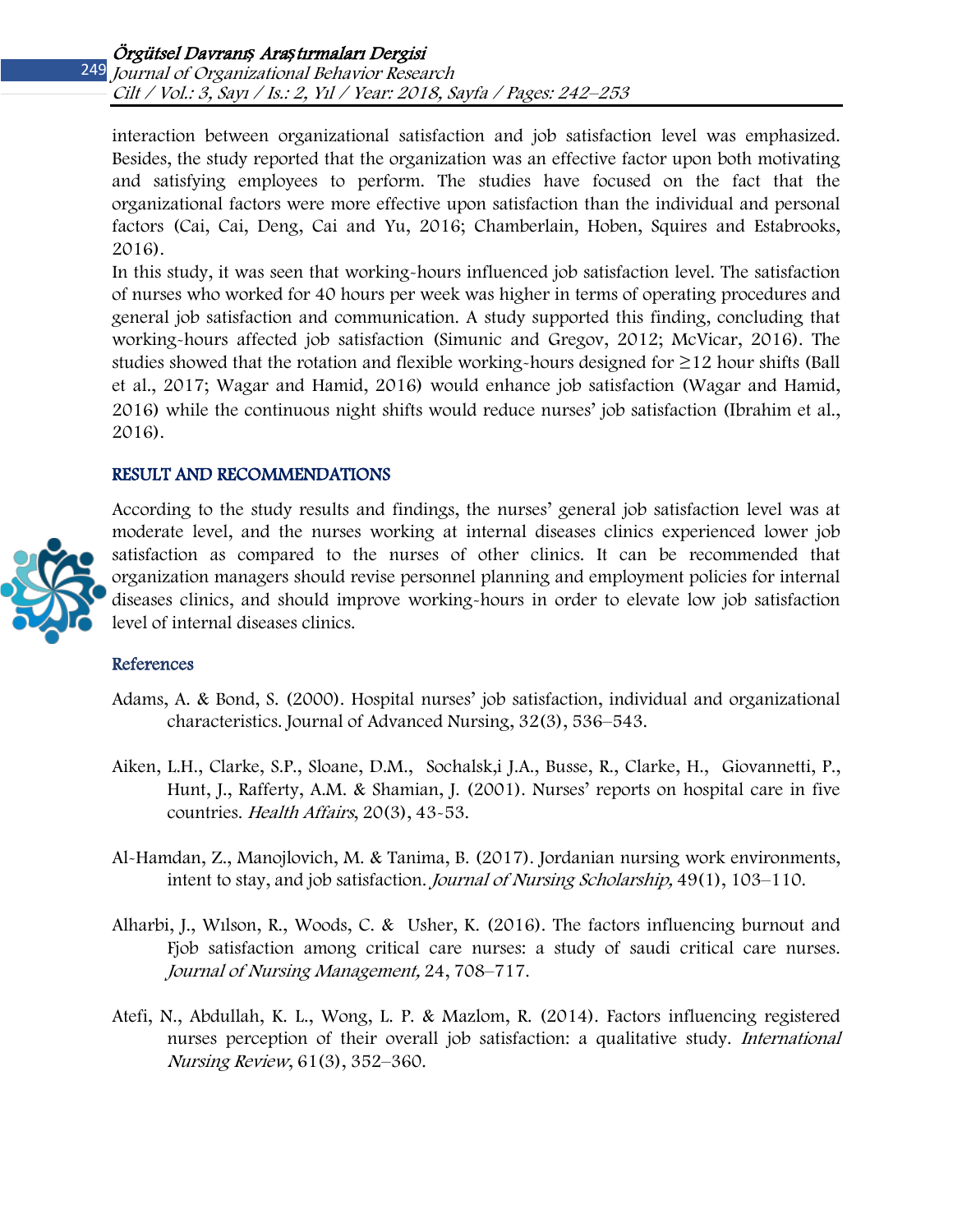- Aytekin, A. ve Kurt, F.Y. (2014). Job satisfaction and factors affecting nurses working in newborn intensive care clinic. Izmir Journal of Behçet Uz Children's Hospital, 4(1), 51- 58.
- Ball, J., Day, T., Murrells, T., Dall'Ora, C., Rafferty, A.M., Griffiths, P. & Maben, J. (2017). Cross-Sectional examination of the association between shift length and hospital nurses job satisfaction and nurse reported quality measures. BMC Nursing, 16, 26-34.
- Boamah, S.A., Read, E.A. & Laschinger, H.K.S. (2017). Factors influencing new graduate nurse burnout development, job satisfaction and patient care quality: a time-lagged study. Journal of Advanced Nursing, 73(5), 1182-1195.
- Cai, S., Cai, W., Deng, L., Cai, B. & Yu M. (2016). Hospital organizational environment and staff satisfaction in china: a large-scale survey. International Journal of Nursing Practice, 22, 565–573.
- Chamberlain, S.A., Hoben, M., Squires, J.E. & Estabrooks, C.A. (2016). Individual and organizational predictors of health care aide job satisfaction in long term care. BMC Health Services Research, 16, 577-587.
- Çarıkçı, I.H. ve Oksay, A. (2004). The effect of organizational structure and occupational differences on job satisfaction: a research on hospital staff. Demirel University Faculty of Economics and Administrative Sciences Journal , 9(2), 157-172.
- Doef, M., Mbazzi, F.B. & Verhoeven, C. (2011). Job conditions, job satisfaction, somatic complaints and burnout among east african nurses. Journal of Clinical Nursing, 21(11- 12), 1763–1775.
- [Douglas, M.R.](https://www.ncbi.nlm.nih.gov/pubmed/?term=Douglas%20MR%5BAuthor%5D&cauthor=true&cauthor_uid=21899622) (2011). Opportunities and challenges facing the future global nursing and midwifery workforce. Journal of Nursing Management, 19, 695–699.
- Fallahnejad, T. & Mollahoseiny, F.S.S. (2016). Relationship between job satisfaction and marital satisfaction among nurses with rotating working shift: a two year study conducted in hospitals affiliated with alborz university of medical sciences. International Journal of Pharmaceutical Research & Allied Sciences, 5(3), 187-193.
- Ferreira, C.A.S., Fernandez, R.F. & Anes, E.M.G.J. (2017). Job satisfaction of nurses working in hospital units of northern portugal. Revista de Enfermagem Referencia, 4(15), 109-119.
- Giles, M., Parker, V., Mitchell, R. & Conway, J. (2017). How do nurse consultant job characteristics impact on job satisfaction? An australian quantitative study. BMC Nursing, 16, 51-61.

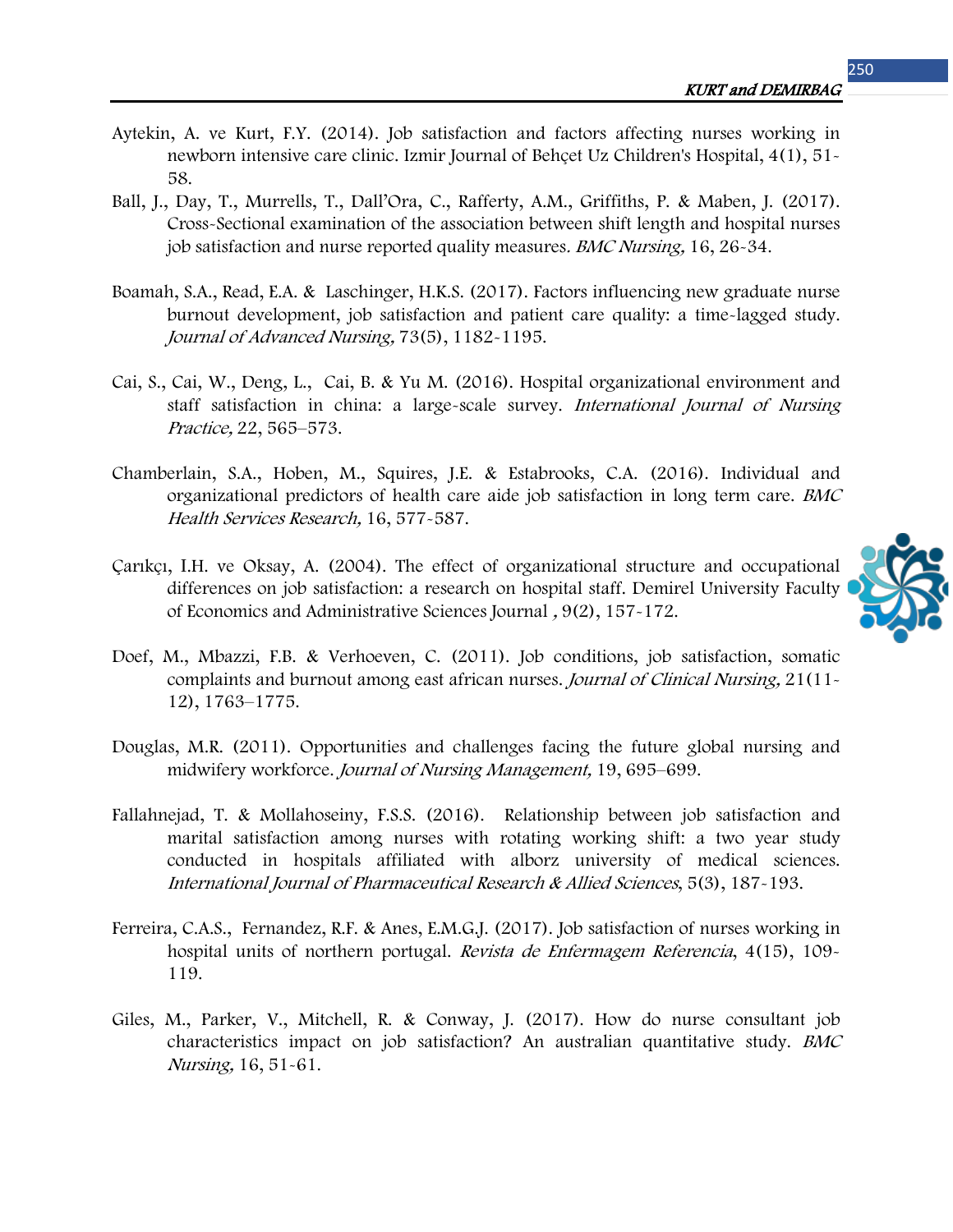- Helbing, E., Teems, M. & Moultrie D. (2017). An investigation of job satisfaction among nurses in the emergency department. The ABNF Journal, Fall, 103-108.
- Ibrahim, N.K., Alzahrani, N.A., Batwie, A.A., Abushal, R.A., Almogati, G.G., Sattam, M.A. & Hussin, B.K. (2016). Quality of life, job satisfaction and their related factors among nurses working in king abdulaziz university hospital, jeddah, saudi arabia. Contemporary Nurse, 52(4), 486–498. doi: 10.1080/10376178.2016.1224123.
- Jensen, A.S.B. & Sorensen, D. (2017). Nurses' experiences of working in organizations undergoing restructuring: a metasynthesis of qualitative research studies. International Journal of Nursing Studies, 66, 7–14.
- Karakuş, H. (2011). Job satisfaction levels of nurses: The case of Sivas province. Journal of Dicle University, 6, 46-57.
- Ke, Y.T., Kuo, C.C. & Hung, C.H. (2017). The effects of nursing preceptorship on new nurses' competence, professional socialization, job satisfaction and retention: a systematic review. [Journal of Advanced Nursi](http://onlinelibrary.wiley.com/journal/10.1111/(ISSN)1365-2648)ng, 73(10), 2296-2305.



- Κourakos, M., Kafkia T., Maria, R., Zyga, S., Kotrotsiou, E. & Gouva, M. (2012). A job satisfaction study among healthcare professionals-nurses in medical wards in the greek national health system. Archives of Hellenic Medicine, 29(1), 61–69.
- Kubo, Y., Hatono, Y., Kubo, T., Shimamoto, S., Nakatani, J., & Burgel, B.J. (2016). Development of the career anchors scale among occupational health nurses in Japan. Journal of Occupational Health, 58, 519-533.
- Lee, H. & Cummıngs G.G. (2008). Factors influencing job satisfaction of front line nurse managers: a systematic review. Journal of Nursing Management, 16, 768–783.
- Lou, J.H., Li, R.H., Yu, H.Y. & Chen, S.H. (2011) Relationships among self-esteem, job adjustment and service attitude amongst male nurses: a structural equation model. Journal of Clinical Nursing, 20, 864–872.
- McVicar, A. (2016). Scoping the common antecedents of job stress and job satisfaction for nurses (2000-2013) using the job demands-resources model of stress. Journal of Nursing Management, 24(2), E112–E136.
- Melo, M.D., Barbosa, M.A. & Souza, P.R. (2011). Job satisfaction of nursing staff: integrative review. Revista Latino-Americana de. Enfermagem, 19(4), 1047-55.
- Moreno, C.R.C., Marqueze, E.C., Lemos, L.C., Soares, N. & Lorenzi-filho G. (2012). Job satisfaction and discrepancies between social and biological timing. Biological Rhythm Research, 43(1), 73–80.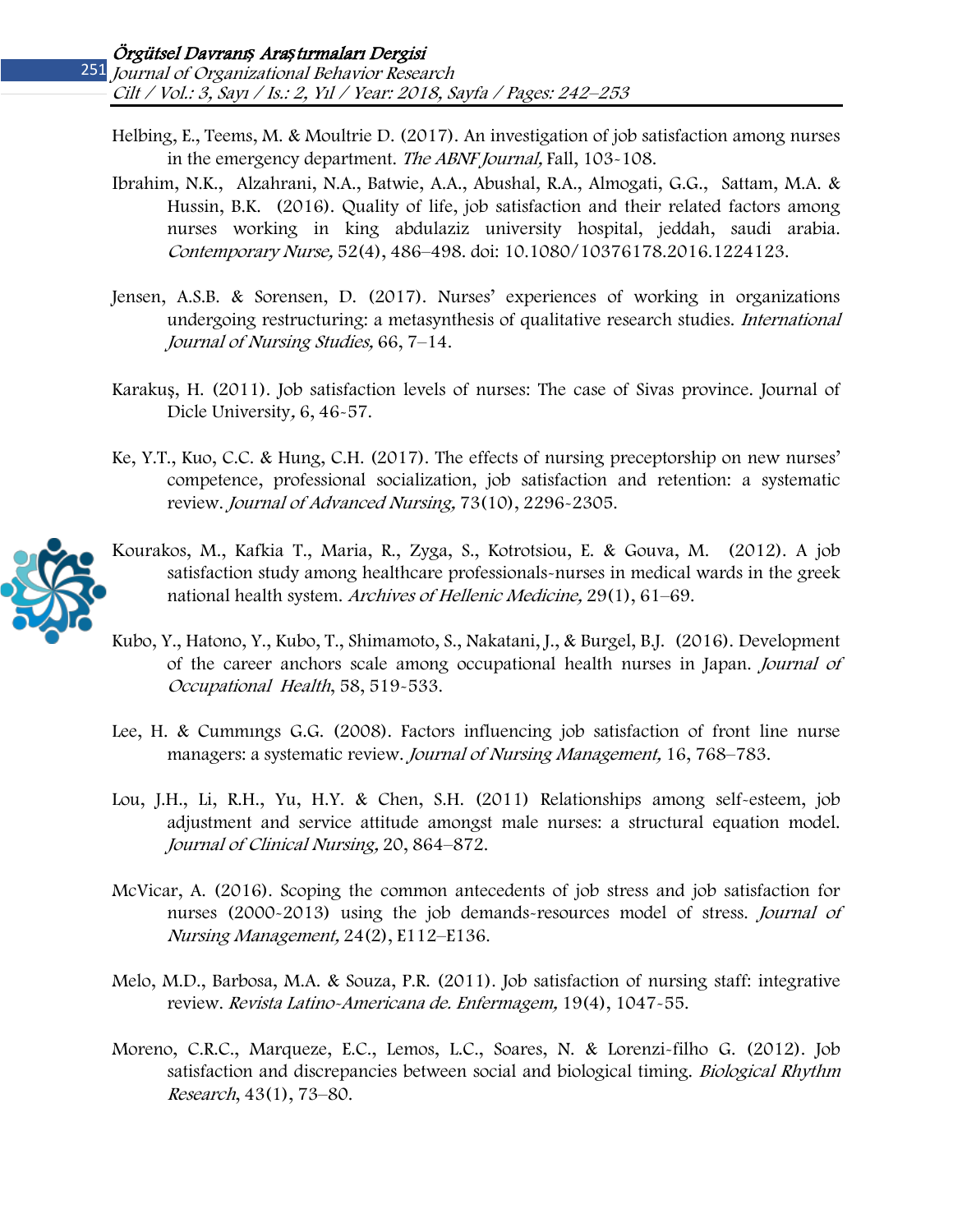- Naveed, I., Hussain, A., Sarfraz, M., Afghan, S. & Waqar, S.H. (2016). Assessment of job satisfaction among nurses working in children hospital, Pakistan ınstitute of medical sciences, Islamabad. Pakistan Journal of Medical Research, 55(4), 116-120.
- Ozden, D., Karagozoglu, Ş. ve Yıldırım, G. (2013). Intensive care nurses' perception of futility job satisfaction and burnout dimensions. Nursing Ethics, 20(4), 436-447.
- Robbins, S.P. & Judge, T.A. (2013). Organizational Behavior (I. Erdem, Çev.) Ankara: Nobel Academic Publishing Education Consultancy. Ltd. Sti.
- Simunic, A. & Gregov, L. (2012). Conflıct between work and famıly roles and satisfaction among nurses in different shift systems in croatıa: a questionnaire survey. [Arhiv Za](https://www.ncbi.nlm.nih.gov/labs/journals/arh-hig-rada-toksikol/)  <sup>H</sup>ig[ijenu Rada I Toksi](https://www.ncbi.nlm.nih.gov/labs/journals/arh-hig-rada-toksikol/)kologiju, 63, 189-197.
- Spector, P.E. (1985). Measurement of human service staff satisfaction: development of the job satisfaction survey. American Journal of Community Psychology, 13(6), 693-713.
- Tao, H., Zhang, A., Hu, J.C. & Zhang, Y. (2012). Regional differences in job satisfaction for mainland Chinese nurses. Nursing Outlook, 60(4), 213-220.
- Teo, S.T., Yeung, M. & Chang, E. (2012). Administrative stressors and nursing job outcomes in Australian public and non-profit health care organisations. Journal of Clinical Nursing, 21(9-10), 1443-1452.
- Toh, S.G., Ang, E. & Devi, M.K. (2012). Systematic review on the relationship between the nursing shortage and job satisfaction, stress and burnout levels among nurses in Oncology/Haematology settings. International Journal of Evidence-Based Healthcare, 10(2), 126-141.
- Tomey, A.M. (2014). Guide to nursing management and leadership. Canada, Mosby Elsevier
- Siu, O. (2002). Predictors of job satisfaction and absenteeism in two samples of Hong Kong nurses. Journal of Advanced Nursing, 40(2), 218–229.
- Sriratanaprapat, J. & Songwathana, P. (2011). Nurses' job satisfaction within the context of Asian cultures: a concept analysis. *Pacific Rim International Journal Nursing Research*, 15(1), 57-73.
- Wagar, S. & Hamid, S. (2016). Job satisfaction among nurses in public and private hospitals of Rawalpindi and Islamabad. Pakistan Journal and Public Health, 6(4), 44-48.
- Yelboga, A. (2009). Validity and reability of the Turkish version of the Job Satisfaction Survey. World Applied Sciences Journal, 6(8), 1066-1072.